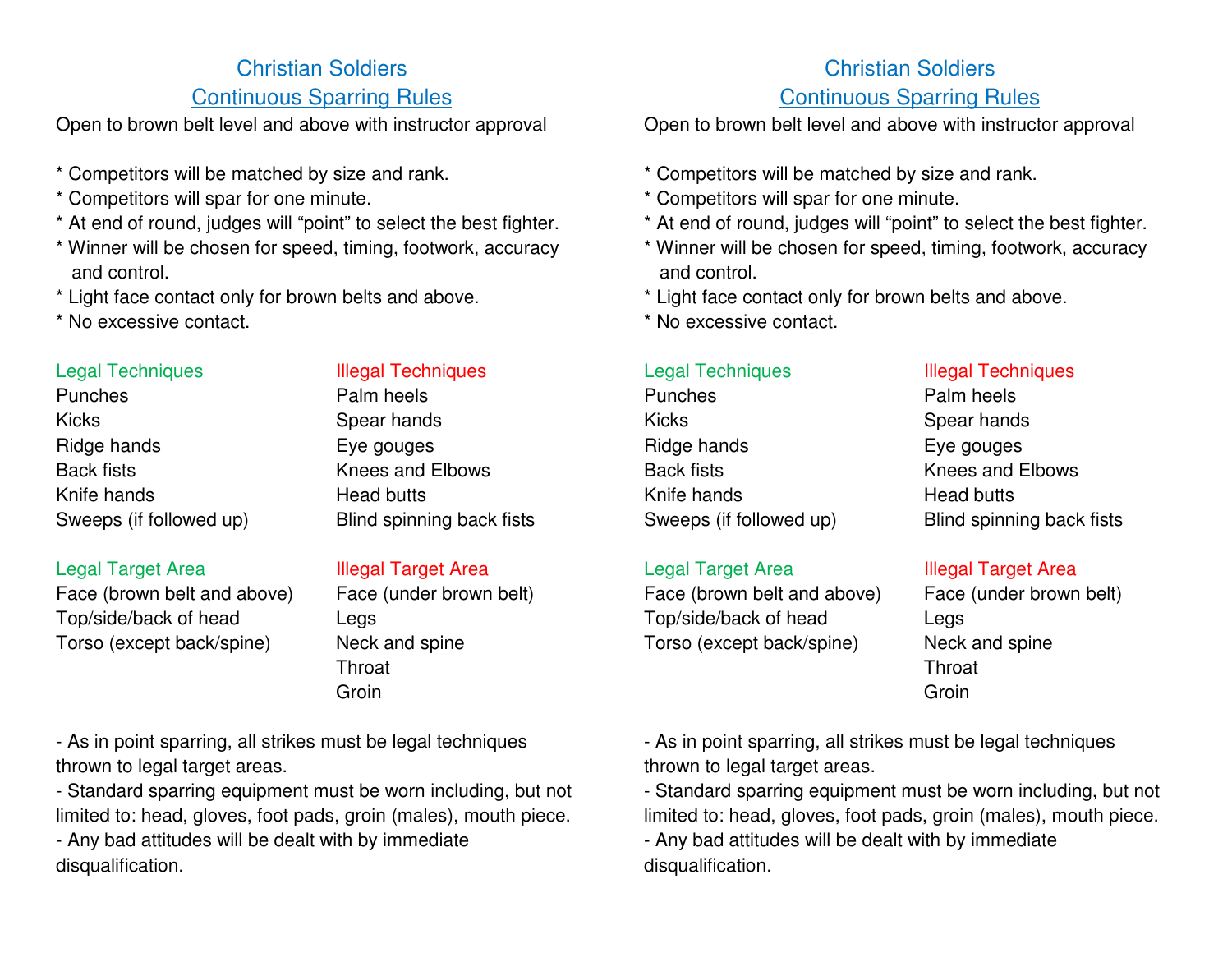### Christian Soldiers Tournament Rules for Self-Defense Competition

## **Beginners**

(White, Yellow, Gold and Orange Belts)

1. Public Speaking: Judges, my name is …, I represent … , my style is American Karate. My Bible verse is … May I have your permission to begin?

2. Defend from a bully, "Give me your money!" (Defense may be verbal or physical)

3. Defend from a front choke attack

# **Intermediate**

(Green, Blue and Purple belts)

- 1. Public Speaking, Bible verse (same as above)
- 2. Defend from a rear bear grab
- 3. Defend from a knife attack

# **Advanced**

(Brown belts and above)

- 1. Public Speaking, Bible verse (same as above)
- 2. Defend from a rear choke attack
- 3. Defend from a gun attack

# How to prepare:

Competitors must provide their own attacker before competition and you may defend any way you choose with agreement of your attacker. Practice!

Competitors will be scored on:

- 1. Public Speaking
- 2. Attitude
- 3. Effectiveness

Christian Soldiers Tournament Rules for Self-Defense Competition

# **Beginners**

(White, Yellow, Gold and Orange Belts)

1. Public Speaking: Judges, my name is …, I represent … , my style is American Karate. My Bible verse is … May I have your permission to begin?

2. Defend from a bully, "Give me your money!"

(Defense may be verbal or physical)

3. Defend from a front choke attack

# **Intermediate**

(Green, Blue and Purple belts)

- 1. Public Speaking, Bible verse (same as above)
- 2. Defend from a rear bear grab
- 3. Defend from a knife attack

# **Advanced**

(Brown belts and above)

- 1. Public Speaking, Bible verse (same as above)
- 2. Defend from a rear choke attack
- 3. Defend from a gun attack

How to prepare:

Competitors must provide their own attacker before competition and you may defend any way you choose with agreement of your attacker. Practice!

Competitors will be scored on:

- 1. Public Speaking
- 2. Attitude
- 3. Effectiveness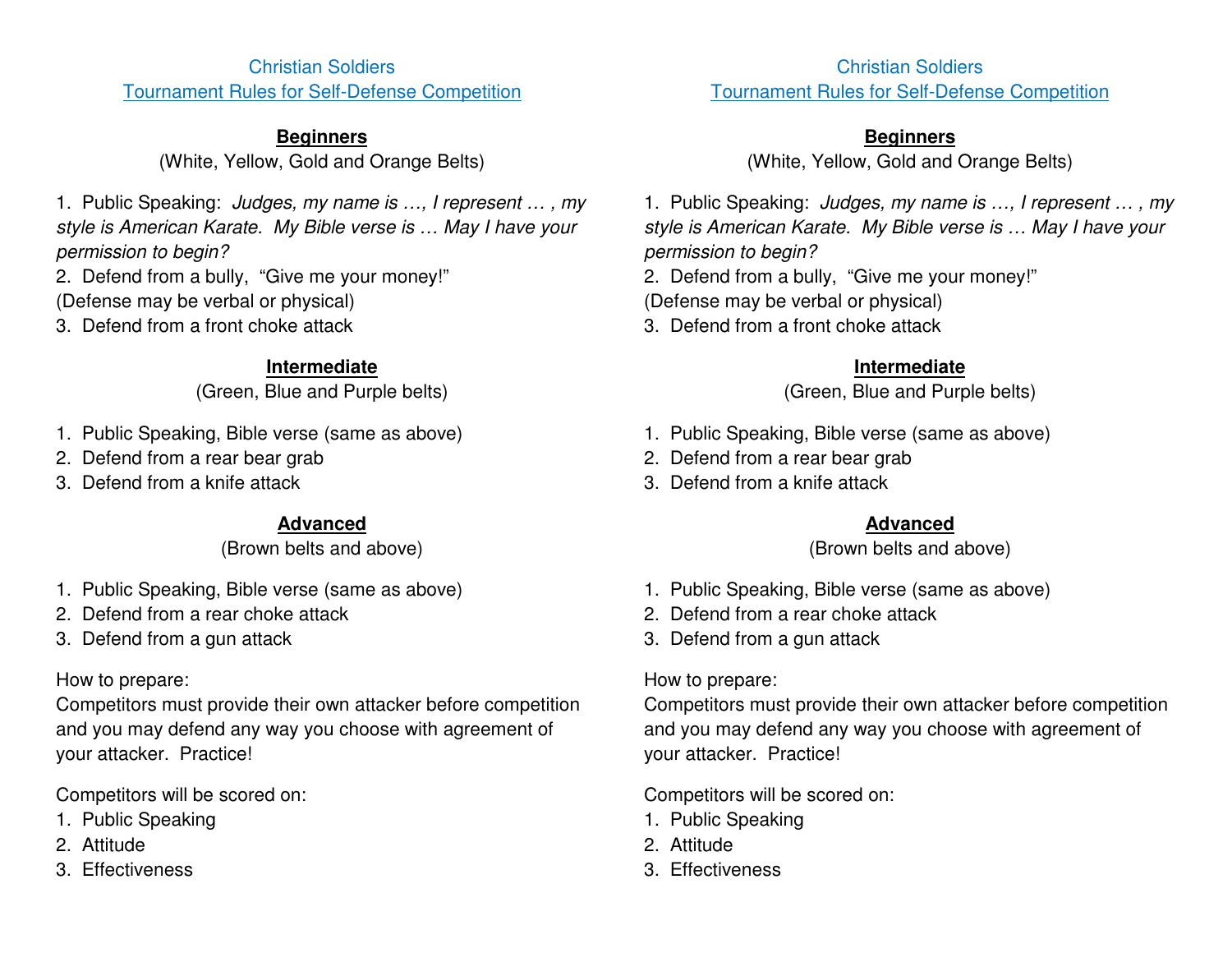Christian Soldiers Tournament Rules for Kata Competition

Public Speaking:

Competitors will introduce themselves and their kata, recite a Bible verse and ask for permission to begin.

Traditional Kata:

Competitor may choose any traditional kata for competition.

Position yourself on the mat and begin and end on your own.

Competitors will be scored on:

- 1. Focus
- 2. Attitude
- 3. Technique

Christian Soldiers Tournament Rules for Kata Competition

Public Speaking:

Competitors will introduce themselves and their kata, recite a Bible verse and ask for permission to begin.

Traditional Kata:

Competitor may choose any traditional kata for competition. Position yourself on the mat and begin and end on your own.

Competitors will be scored on:

- 1. Focus
- 2. Attitude
- 3. Technique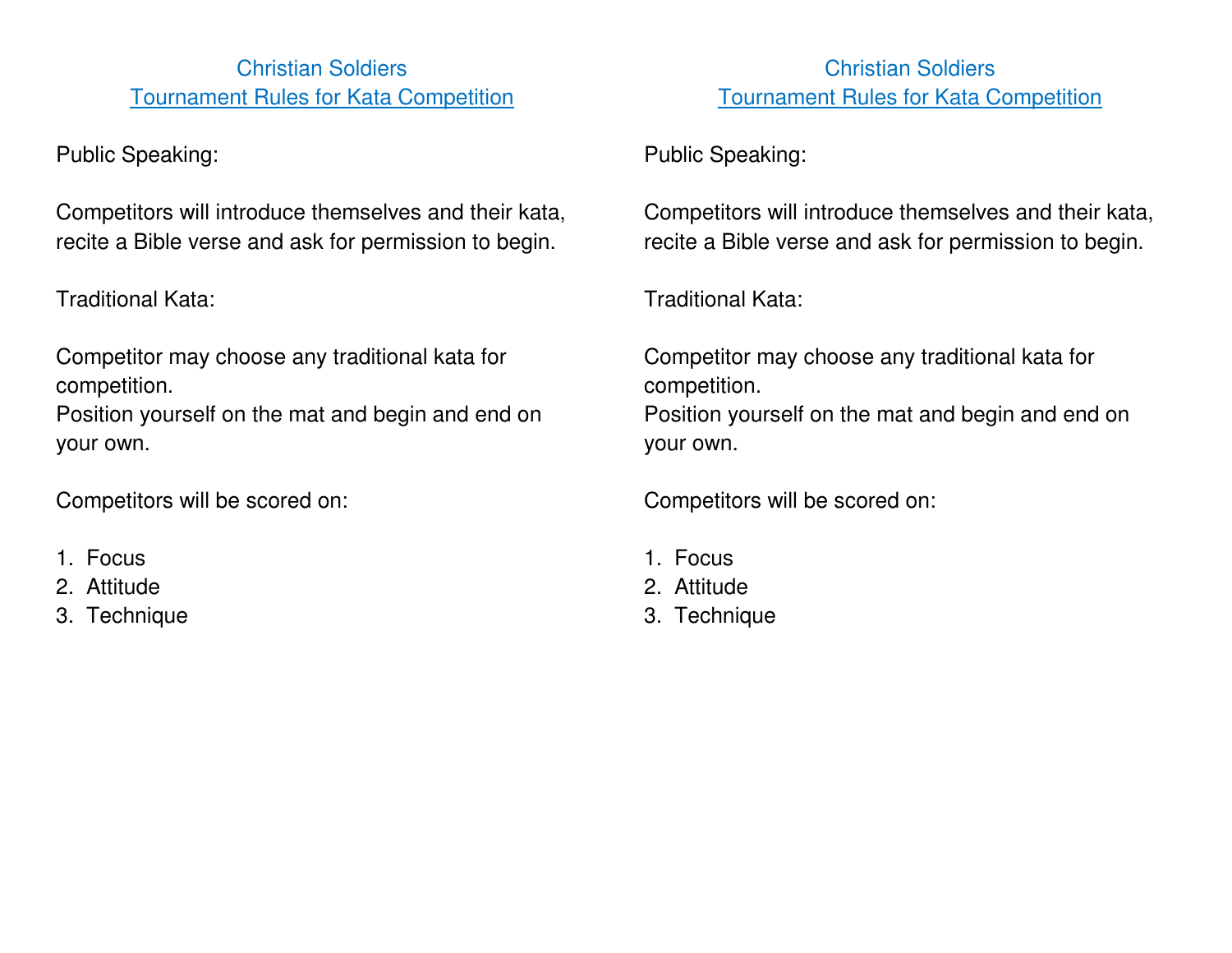## Christian Soldiers Tournament Rules for Field Day Competition (Open to White through Gold Belts)

Competitors will receive  $1<sup>st</sup>$ ,  $2<sup>nd</sup>$  or  $3<sup>rd</sup>$  place. You will be in front of the judges two or more at a time, however, this is not a competition between those competitors. You will be judged on your own performance and should dig deep down to show your very best to the judges. Attitude is everything in this competition. Even though you aren't competing against each other, you are competing to impress the judges and you will have to earn your place.

This is often a first chance for a competitor to speak in public and a great platform for it. You will be surrounded by fellow believers and instructors who all want to see you succeed!!

#### **White Belts**:

1. Public Speaking: Introduce yourself and tell the judges your style (American Karate), who you represent (church or class) and recite a memory verse (you may explain why you chose your verse and what it means to you). Be confident!

2. Perform Kam-Sah, Beginners Basics : Punches and Kicks ATTITUDE!

3. Beginners Self-Defense with ATTITUDE!!!

## **Yellow Belts**:

- 1. Public Speaking same as white belt competitors
- 2. Perform Gold belt six count.
- 3. Gold belt self-defense

# **Gold Belts**:

- 1. Public Speaking same as white belt competitors
- 2. Perform Orange Belt six count
- 3. Orange belt self-defense

# Christian Soldiers Tournament Rules for Field Day Competition (Open to White through Gold Belts)

Competitors will receive  $1<sup>st</sup>$ ,  $2<sup>nd</sup>$  or  $3<sup>rd</sup>$  place. You will be in front of the judges two or more at a time, however, this is not a competition between those competitors. You will be judged on your own performance and should dig deep down to show your very best to the judges. Attitude is everything in this competition. Even though you aren't competing against each other, you are competing to impress the judges and you will have to earn your place.

This is often a first chance for a competitor to speak in public and a great platform for it. You will be surrounded by fellow believers and instructors who all want to see you succeed!!

## **White Belts**:

1. Public Speaking: Introduce yourself and tell the judges your style (American Karate), who you represent (church or class) and recite a memory verse (you may explain why you chose your verse and what it means to you). Be confident!

2. Perform Kam-Sah, Beginners Basics : Punches and Kicks ATTITUDE!

3. Beginners Self-Defense with ATTITUDE!!!

# **Yellow Belts**:

- 1. Public Speaking same as white belt competitors
- 2. Perform Gold belt six count.
- 3. Gold belt self-defense

# **Gold Belts**:

- 1. Public Speaking same as white belt competitors
- 2. Perform Orange Belt six count
- 3. Orange belt self-defense